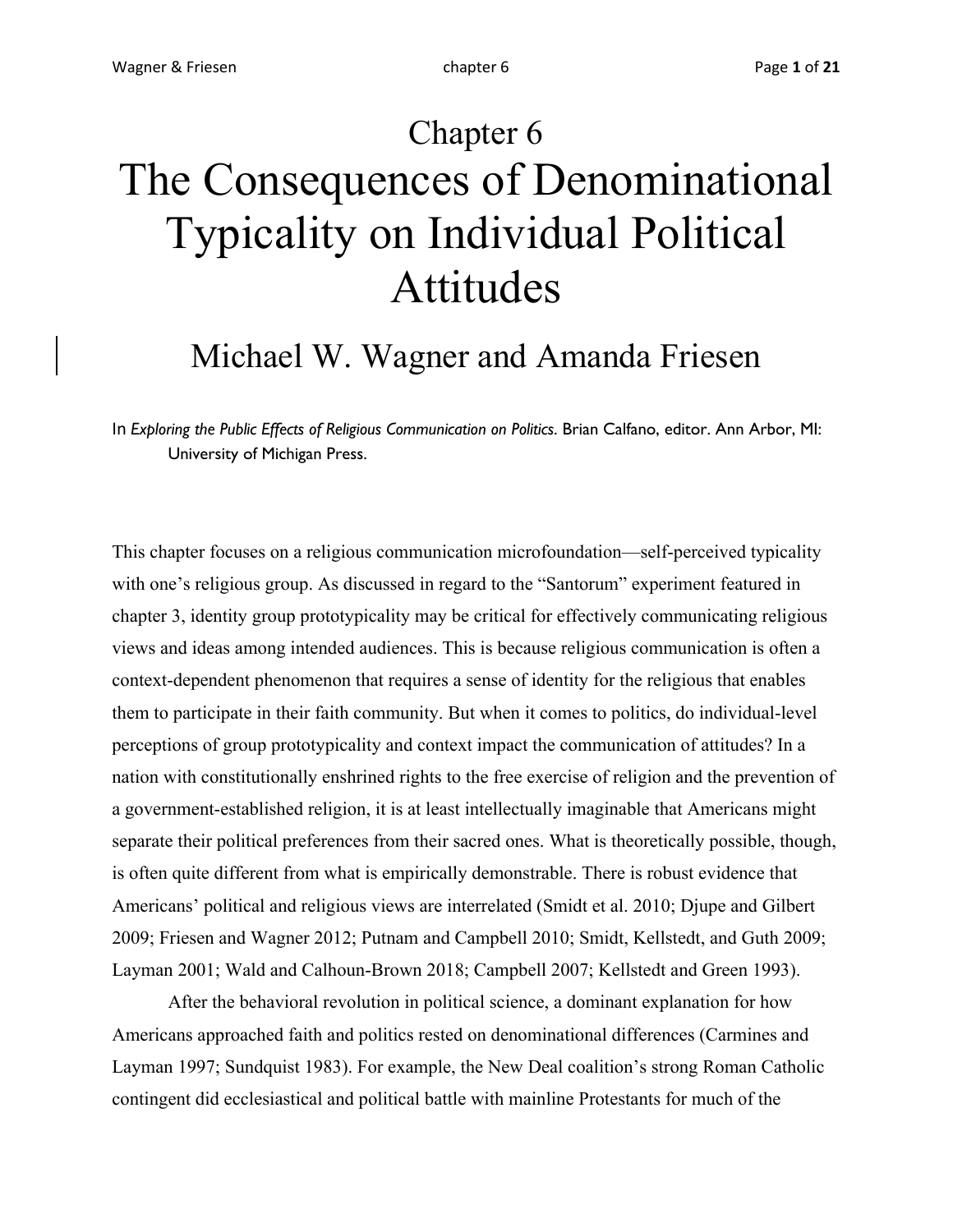twentieth century, thereby explaining both religious and political cleavages. However, more recent explanations about the comingling of faith and politics begin with exhortations about preferences on "culture war" issues (Hunter 1991) and generally end with the sorting of American Christians into categories like "religious traditionalist" and "religious modernist." These categories exist across denominational affiliation and account for the "great divide" between partisans in the contemporary era (Layman 2001). The traditionalist-modernist divide, while the dominant one in current politics and religion research, is not without its critics (Djupe and Gilbert 2006; Leege et al. 2002; Friesen and Wagner 2012). As McTague and Layman (2009, 356) note, some believe "our framework may be too narrow while another school of thought suggests that it may be too broad."

While simultaneous claims of broadness and narrowness may imply that the religious traditionalism/modernism perspective's porridge is, thus, "just right," we argue that one's perceived contextual place (i.e., social identity) in a religious denomination continues to play a crucial, independent role in the shaping of political attitudes. In this chapter, we show how one's self-reported sense of feeling like a prototypical member of a denomination is connected to political attitudes. While large-scale, replicated survey measures are crucial to contribute to this line of inquiry, we spent time listening and interacting with people of faith in their environments and local networks to shed light on what it means for individuals to "belong." Thus, we rely on a series of focus group conversations conducted in eight adult Sunday school classes (across seven Christian denominations) in three large American cities. Rather than relying on survey measures or personal interviews, we realized that facilitating focus groups allowed us to observe and record rich conversations between members of already intact small groups. This is important because network composition is critical to understanding political expression and participation (Van Duyn 2018). The conversations we facilitated revealed how parishioners in both homogeneous and heterogenous networks communicate with each other and view themselves within their religious communities.

While some important denominational differences emerged in our analysis, those calling themselves prototypical Christian congregants also generally expressed political views that align with conservative issue preferences that Republicans favor, especially on social issues. Even so, our interviews also revealed that what it means to be a "typical" member of a faith community varies widely across the American theological spectrum. Our results suggest that to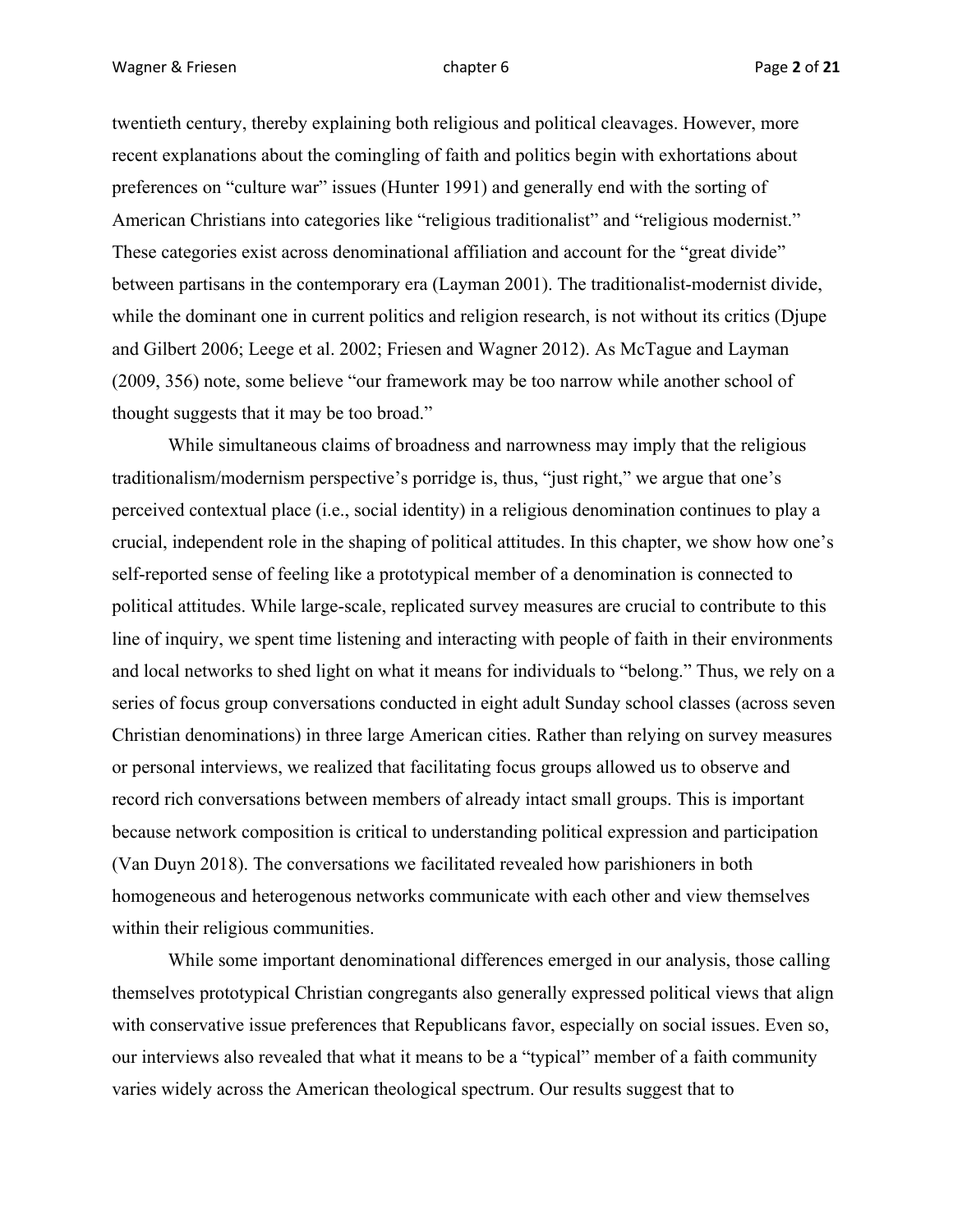comprehensively understand the ways in which Americans view the relationship between religion and politics, it is necessary to understand who thinks of themselves as prototypical members of their faith, what they think a typical member of their church is in the first place, and how they talk about these positions with their peers. More generally, our results align with recent work suggesting that the context that exists within a relevant social network can affect the expression of political attitudes (Van Duyn 2018).

#### Measuring Faith and Politics: The State of the Art

Most analyses of political attitudes and associations that incorporate the role of religion examine some combination of the "Three Bs": believing, behaving, and belonging. While religious belief and religious affiliation have much in common, religious affiliation, or belonging, is considered the most important component in the relationship between politics and religion (Kleppner 1970; Berelson, Lazarsfeld, and McPhee 1954). Smidt, Kellstedt, and Guth's (2009) thorough review of the "Three Bs" perspective concludes that belonging is often operationalized broadly, as group affiliation or religious tradition with its obligatory geographic, ethnic, denominational, or doctrinal ties. At the beginning of the twentieth century, religious affiliation was a strong correlate to partisanship. The New Deal coalition, which brought Catholics and religious minorities into the Democratic fold, competed for political power with non-Southern white Protestants aligned with the Republican Party (Carmines and Layman 1997). The civil rights movement brought Black Protestants to the Democratic Party just as Southern whites began identifying with the GOP (Carmines and Stimson 1989).

And, while "belonging" matters, its importance overlaps with religious differences within specific denominations (Smidt, Kellstedt, and Guth 2009). This segues into "believing," which also is a central feature of the contemporary relationship between religion and politics (Stark and Glock 1968; Hunter 1991; Jelen 1991). Sociologists of religion have spent the last several decades presenting evidence consistent with the "restructuring hypothesis": differences in belief among members of the *same denomination* have more important political consequences than differences *between denominations* (Hunter 1991; Wuthnow 1988; Layman 2001). This perspective posits that modern politics crosses denominational lines and is better explained by beliefs that religious traditionalists across denominations hold dear as compared to beliefs that religious modernists—across those same denominations—believe themselves. Doctrinal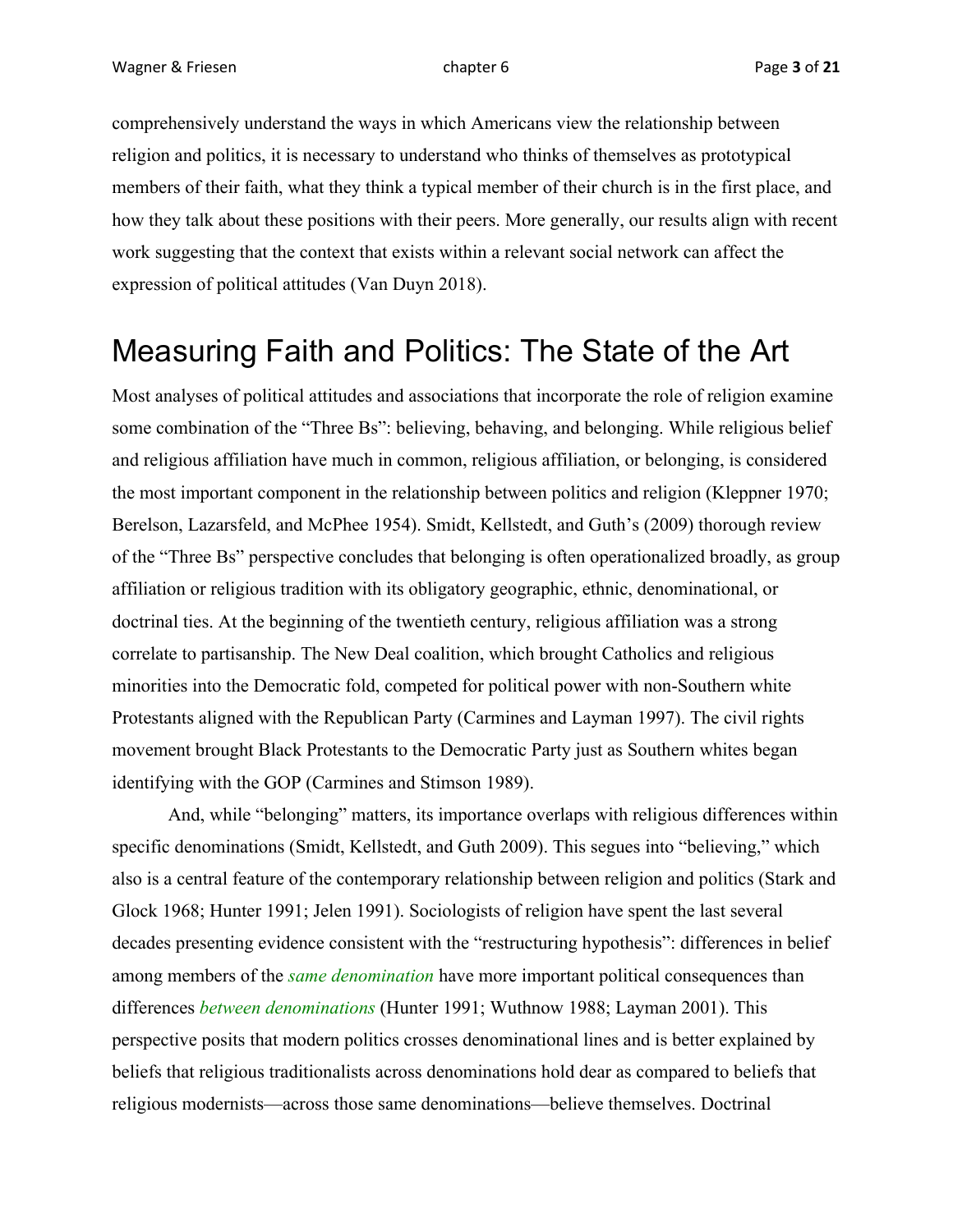orthodoxy is the most often used measure to conceptualize believing. It typically combines different measures of beliefs about the veracity of the Bible and the nature of the afterlife into an index (Layman 2001; Jelen 1989; Wilcox 1990; Kellstedt and Green 1993). Despite their virtues, measures of believing rarely tap into particular beliefs held by specific denominations (but see Mockabee, Monson, and Grant 2001). For example, evangelical Christians believe in a traditional definition of marriage, but evangelical Baptists and Evangelical Free Christians have divergent doctrinal perspectives on whether people should try to turn their religious beliefs into official public policy (Friesen and Wagner 2012).

The third major measure examining how religion and politics mix is "behaving." Two discrete kinds of behavior have earned scholarly attention: private devotionalism (i.e., praying at home) and ritual activity (i.e., taking communion) (Leege, Wald, and Kellstedt 1993). Some scholars also include one's self-reported importance of religion in one's everyday life to measure behaving. Some evidence indicates that belief is not as important as behaving and, especially, belonging (Putnam and Campbell 2010). Merging American National Election Studies measures of believing, behaving, and belonging, Layman's (2001) measure of religious traditionalism shows with impressive precision how systematic differences in religious traditionalism across denominations account for change in the American party system. From the 1970s to the late 1990s, religious traditionalists became more likely to identify as Republicans while religious modernists moved toward identification as Democrats (Carmines and Wagner 2006).

The emphasis on this "great divide" generally measured these concepts from the point of view of a religious traditionalist, that is, with questions about being born-again or literal translations of the Bible. In 2008, the American National Election Studies added questions as to whether one has tried to be a good Christian and, when trying to be one, whether it is more important to avoid sin or to help others. Mockabee, Wald, and Leege (2012) show marked differences between evangelical Protestants (56 percent avoiding sin) and mainline Protestants and Roman Catholics (43 percent and 36 percent avoiding sin, respectively). The authors' measures of "communitarian" and "individual piety" predict party identification and attitudes about moral issues, while the communitarian measure also is negatively correlated with conservative positions on economic issues.

Some critics of the "Three Bs" approach contend that the measures are tarnished with conceptual and measurement errors that hide relevant variation within and across individuals,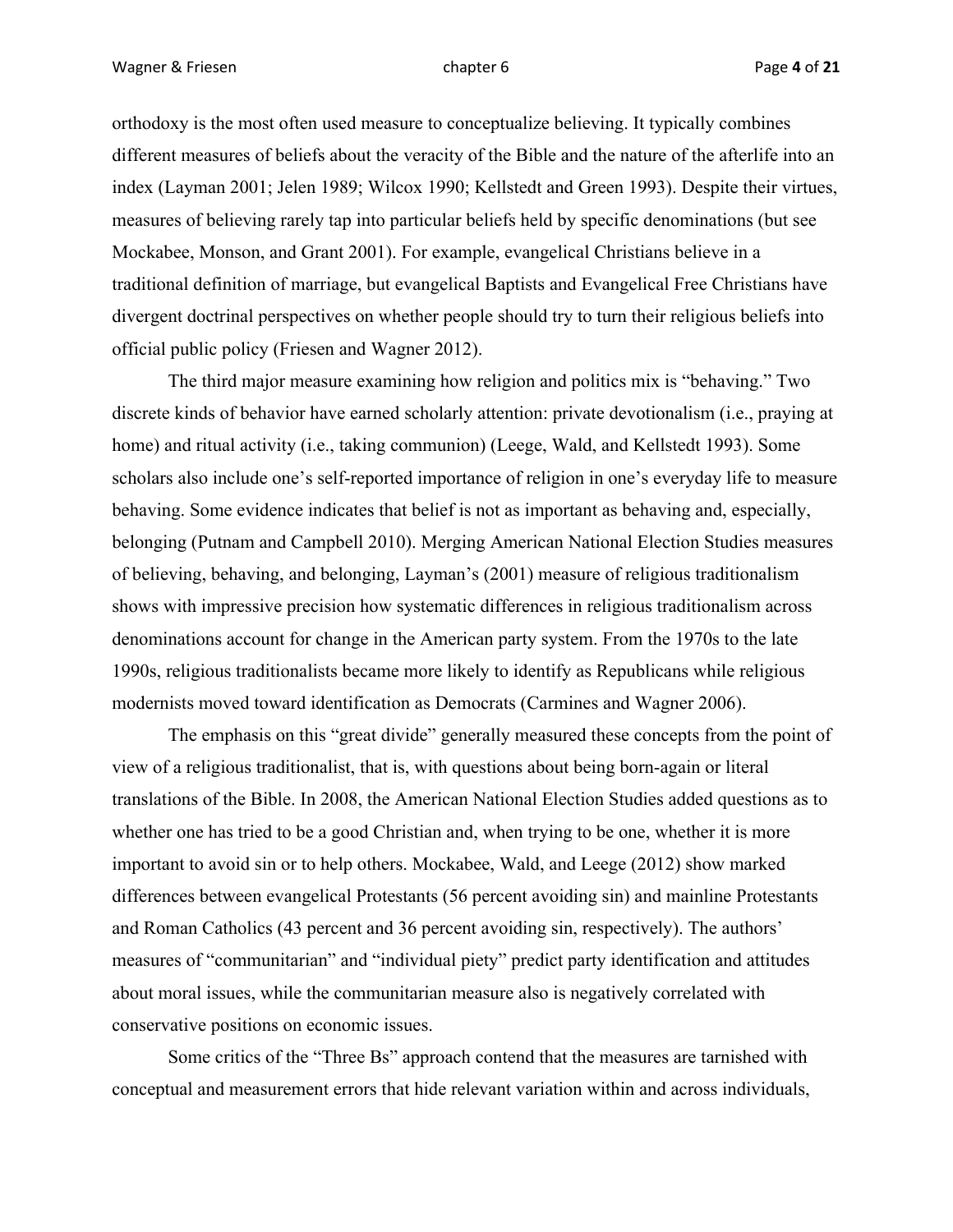congregations, and religious communities (Djupe and Gilbert 2006, 2009; Jelen 1992; Verba, Schlozman, and Brady 1995; Guth et al. 1997). Perhaps in response, Smidt, Kellstedt, and Guth (2009) suggest that scholars should examine each "B" independently from each other. We suggest this is especially important when thinking about the expression of issue preferences when religious networks intersect with the opportunity for political discussion.

We believe that the cases where individuals express a preference about religion's role in society that is "against type" (from a religious traditionalist/modernism perspective) may be explained by something outside religiosity/religious traditionalism scales: how typical one considers oneself within her or his denominational context. Denominational faith statements vary widely with respect to how, and indeed whether, the ideas and beliefs encountered in church should manifest in government (Friesen and Wagner 2012). When individuals express views demonstrating a lack of ideological constraint on a religious traditionalism scale, their particular denomination's view on religion's role in society should help explain the disconnect. This is because typical classifications of religious affiliation by denomination pertain to differences in religious beliefs (e.g., the literal truth of the Bible, perspectives on the end of days, etc.) rather than the role that religious beliefs should play in a democratic society with the constitutional separation between church and state. This disconnect can have enormous consequences for how individuals choose to engage in democratic deliberation, or even simple political discussion, with those around them. Van Duyn's (2018) pathbreaking exploration of a group of rural Texas liberal women revealed that those who live in rural areas, and do not fit in politically with their neighbors, can go as far as to form secret societies to find a safe harbor where they can talk politics without fear of social repercussions. While homogeneous networked enclaves encourage participation and facilitate the development of more confident and extreme attitudes, the networked silence Van Duyn describes is one in which individuals who disagree with the dominant voices in a network can form alternative networks to express themselves.

Behaviors such as those exhibited by these Texans may be found more among those who do not consider themselves to be typical members of their faith. van Knippenberg and Hogg (2003) argue that prototypical group members are stronger group identifiers and behave in ways that are more group oriented. Hogg and Reid (2006, 11) explain, "Self-categorization causes our thoughts, feelings, perceptions, and behavior to conform to our prototype of the in-group." Extrapolating these ideas to one's denominational affiliation, we argue that those who consider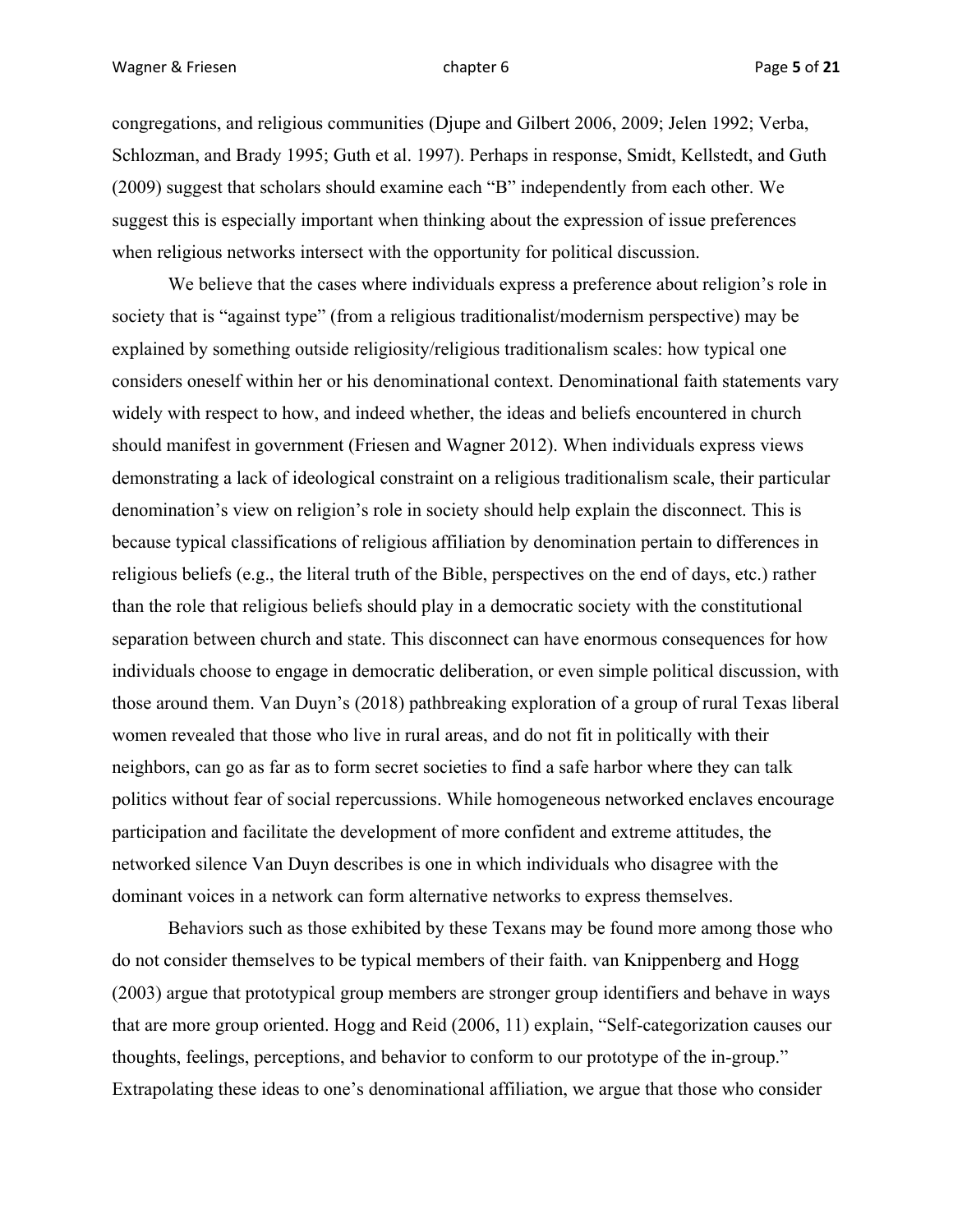themselves prototypical denomination members are more likely to adopt and express public policy preferences consistent with their idea of what the typical member of their church believes (compared to other denomination members who consider themselves less prototypical). As a point of comparison outside religion, this is a dynamic similar to non-Christian Americans who desire to be considered prototypical Americans showing more patriotism than non-Christians less interested in prototypicality (Jacobs and Theiss-Morse 2013).

If we think of a church's official position on an issue as a norm to inculcate to parishioners, prototypical congregants should be more likely to express preference for said position. But here is where differences in religious motivation manifest. For example, those who view religion as what it can do for them are extrinsically motivated and answer affirmatively to statements like "What religion offers me most is comfort in times of trouble and sorrow," while intrinsically motivated individuals are more likely to say, "My whole approach to life is based upon my religion" (Gorsuch and McPherson 1989, 352). People even join churches for explicitly political reasons. When people do switch faiths, it is usually to bring one's religious affiliation in line with one's political views (Putnam and Campbell 2010; Patrikios 2008).

Our goal in this analysis is to understand whether people's self-reported sense of typicality in their denomination predicts their issue preferences, how people talked about their preferences, and their location on a contemporary scale measuring religious traditionalism. For most Christian denominations, we expect that increased self-perceived typicality increases the probability of holding political views consistent with the church's teachings. Using current measures, this means an individual alignment with positions that are more religiously traditionalist in nature. That said, the denomination in question matters. For a denomination like the United Church of Christ, which has less of an official doctrine, we do not expect a positive link between self-perceived typicality and issue positions. We provide evidence for these claims below and suggest scholars should not be too quick to abandon notions of belonging and its importance in shaping the attitudes of the faithful.

#### Methods

When exploring a new concept or seeking to understand established large-scale survey findings, qualitative data collection can provide detailed explanations and valuable insight beyond a closed-ended survey response (Smidt, Kellstedt, and Guth 2009; Brady, Collier, and Seawright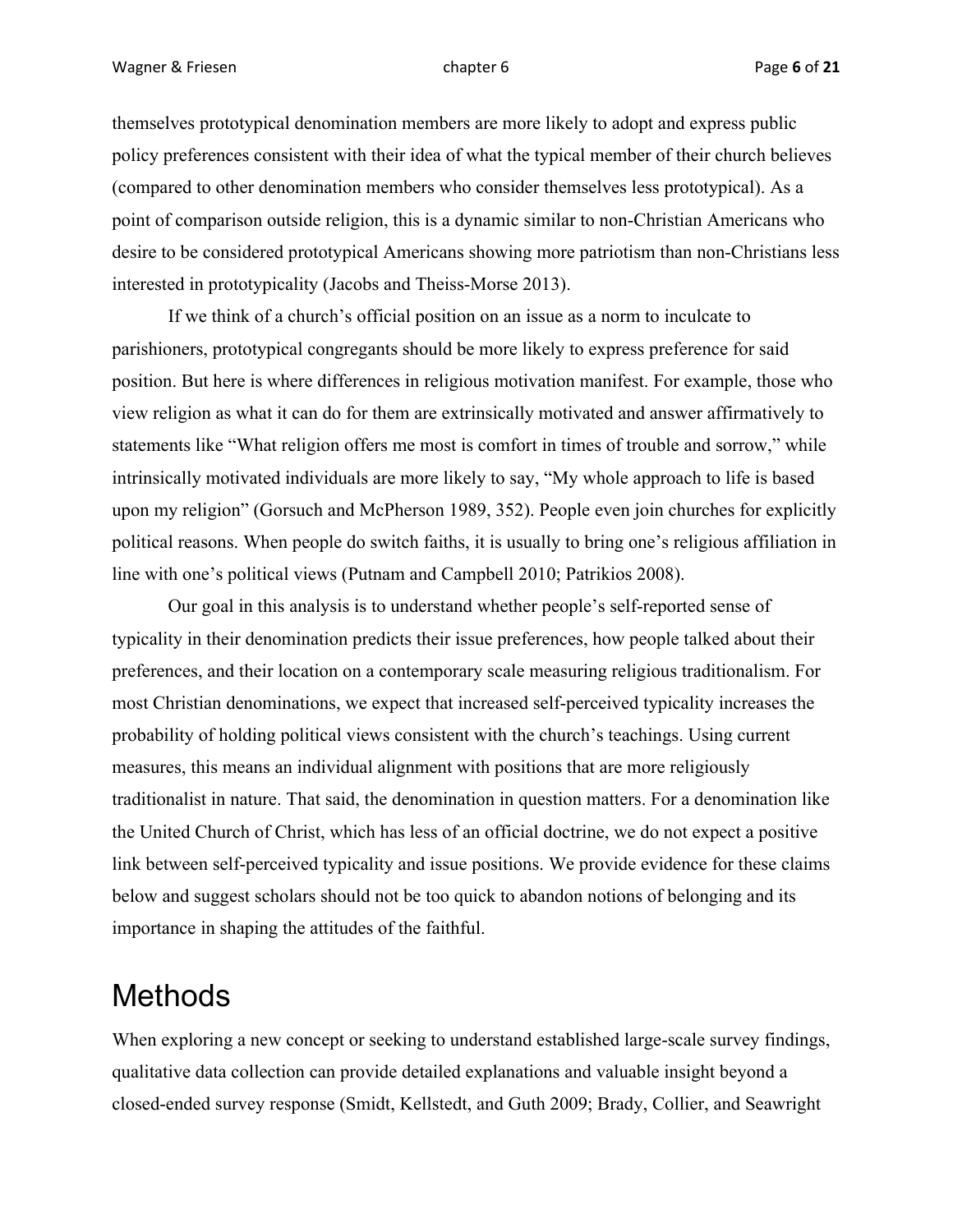2004; Creswell 2003, 2008; Saint-Germain, Bassford, and Montano 1993; Walsh 2012). To this end, we conducted a series of focus groups in 2011 and 2012 in three large cities in different regions of the US. Using the Association of Religion Data Archives (www.arda.com), we selected the top two or three most populous denominations for each city and then randomly selected congregations from a denominational website (e.g., the United Methodist Church at www.umc.org). We sent an email invitation explaining the project to the lead pastor or a pastor in charge of small groups, Sunday school classes, or other church life categories. If there was no response within a week, we made a follow-up telephone call to inquire about participation before moving on to the next randomly selected church. In the South, we wished to contact an evangelical nondenominational church and used the Yellow Pages to find one. After numerous nonresponses and declinations of participation from churches selected in this manner, we drew upon local informants—with whom we had contact for the larger project—to find a church willing to participate. In total, we spoke to four groups in the Northwest (Catholic, Presbyterian USA, and two Evangelical Lutheran Church in America [ELCA] groups), two groups in the South (evangelical nondenominational and United Methodist), and two groups in the Northeast (Episcopalian and United Church of Christ).

Within already formed adult small groups or Sunday school classes, participants met either during their regularly scheduled time (during a weekly Bible study or Sunday school) or at a prearranged time convenient for the authors and group members. All groups met at their place of worship. Before the focus group discussion began, participants completed a questionnaire involving demographic, religious, and political questions. Facilitated by one of the authors using a semi-structured protocol of open-ended questions, each group met for about an hour, and the discussion was digitally recorded and transcribed verbatim.

#### {~?~IM: insert Table 6.1 here.}

Table 6.1 displays the descriptive statistics of the religiosity variables included on the focus group questionnaire, such as whether one was born-again, how important one views religion in everyday decision-making, biblical views, and our newly developed typicality inquiry:

On a scale of 1 to 10, where would you place yourself in regard to how "typical" you are of a member of your religious affiliation? (e.g., If you are Catholic, a rating of 10 would indicate you believe and act like most Catholics. A score of 1 would indicate that you consider yourself very different from other Catholics.)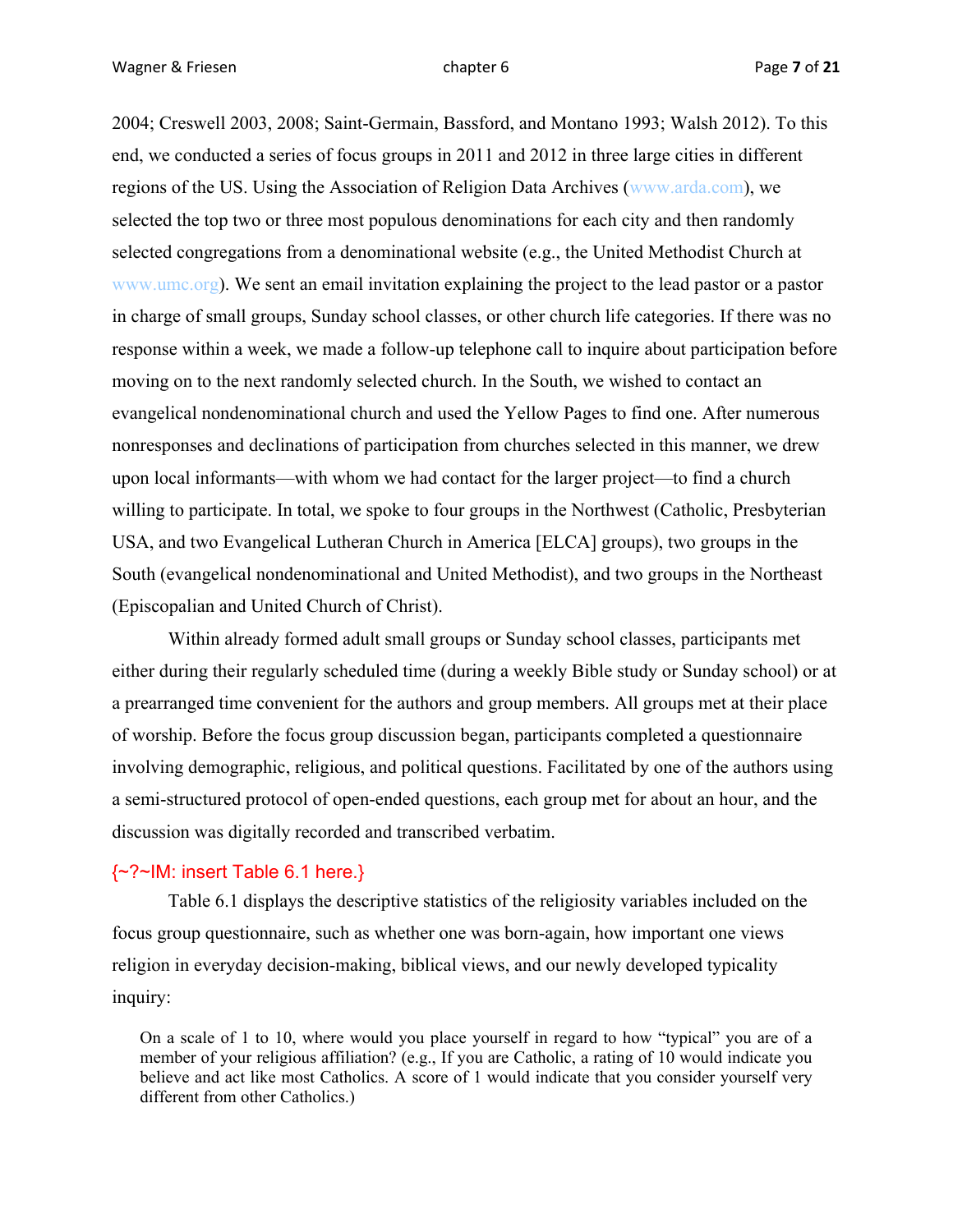Because of the small sample sizes, meaningful conclusions cannot be drawn from correlations. However, the descriptive statistics demonstrate that our groups are fairly representative of how these denominational groups are theologically defined (e.g., nearly all of the evangelicals considered themselves born-again). More useful than analysis of statistics on these small samples is an examination of how individuals categorize themselves and how this corresponds to their discussion content.

Our opening prompt was "Tell us about your church," followed by "What does your church believe?" and "What is the role of religion in society?" Answers to these questions provide insight on typicality because they enable the examination of individual perceptions of their church (denomination) and its central beliefs. We classified our participants as prototypical if they scored 7 or above on the scale. With the exception of the Catholic focus group, there was a great deal of variance in how prototypical each of our focus group participants considered themselves to be in their church. Below, we discuss how self-professed prototypical and atypical members of each denomination describe their church and the role they prefer religion to play in society. We have created pseudonyms for the participants, which are indicated below with some of their direct quotes.

### **Congregationalists**

While all of our Congregationalist participants identified as Democrats, the prototypical members of the northeastern United Church of Christ focus group independently mentioned how they came to the church after a long process of searching out faith communities that would fit their preexisting political and social beliefs. One participant said her reason for membership was "definitely the progressive aspect of (name of) Church." Another participant mentioned that her search process involved trying to discern various churches' politics virtually.

I looked on a few different websites in order to look for a church, and how things are presented on the website was a key factor for me in coming here. Really I decided I would become a member here before I actually showed up.

A participant who considered himself to be an atypical member of the same church explained that his life in the church was not due to a long search but because of a strong rejection of his former faith and a member of his social network attended the Congregational church. Still, when it comes to politics, his views were very typical of the other Congregationalists, helping to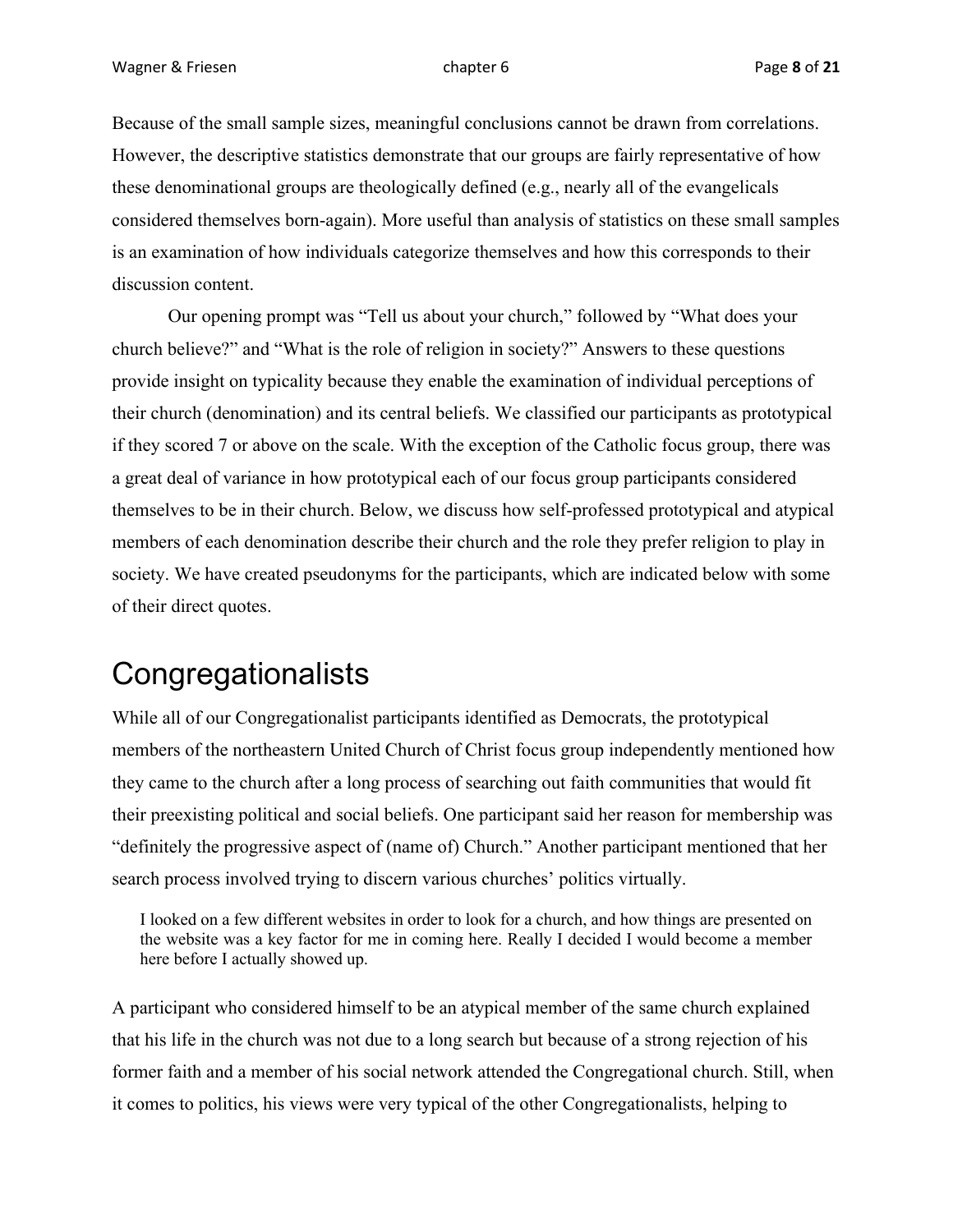explain his comfort in expressing his political views.

I'm a friend of (another participant), I started coming when she started working here. I was raised Catholic, and I have a very negative view of the Catholic Church. What keeps me coming here is what I consider to be the sincerity. I mean, religion is supposed to be about openness, about acceptance, about kindness, about tolerance, about helping one another, and the people here are not hypocrites. They live the Christian message in my view. . . . But also I mean yes, specific issues like marriage equality. I mean I happen to come from a family, we've always had gay friends in my family. And to think that people who call themselves Christians condemn gay people to me is madness. What this congregation would be without some of its gay members, I mean we would be so impoverished.

Putnam and Campbell (2010) show that those who switch faiths systematically pick a new faith that fits their political views. In our sample, the intentional search for a church home that shared their political views was also a hallmark of feeling like a typical Congregationalist; and though the atypical member agreed with the church's political leanings, his negative past church experiences may have made him reluctant to feel as though he was a typical part of any Christian group. Further, the less intentional, more relational way in which he came to attend the Congregationalist church also may help to account for his perceptions of atypicality. Even so, perhaps because his political views were typical of his fellow parishioners, he appeared comfortable talking politics in a group where he otherwise did not feel like a typical member.

## **Episcopalians**

The Episcopalian participants who expressed feelings of typicality were those who saw a connection between the religious traditions associated with the church and the traditions of social activism within the particular parish. One woman, before describing how she appreciated the connection between her church's progressive role in her city's piece of the Occupy Wall Street movement, discussed how she appreciates the nature of liturgy and worship in her church.

There's a reason for everything, I mean, some people might think it's fussy, but I like that everything is thought through and grounded in some kind of uh, theological or historical you know, reason. So it's more, for me it's more than just the aesthetics. I mean, yes it's wonderful that it's pretty and well done, and there's a reason why each piece is where it is.

While most self-professed typical Episcopalians in the group agreed, another participant who reported feeling atypical only stressed the religious tradition of the church, while longing for less socially liberal politics of what she described as the past.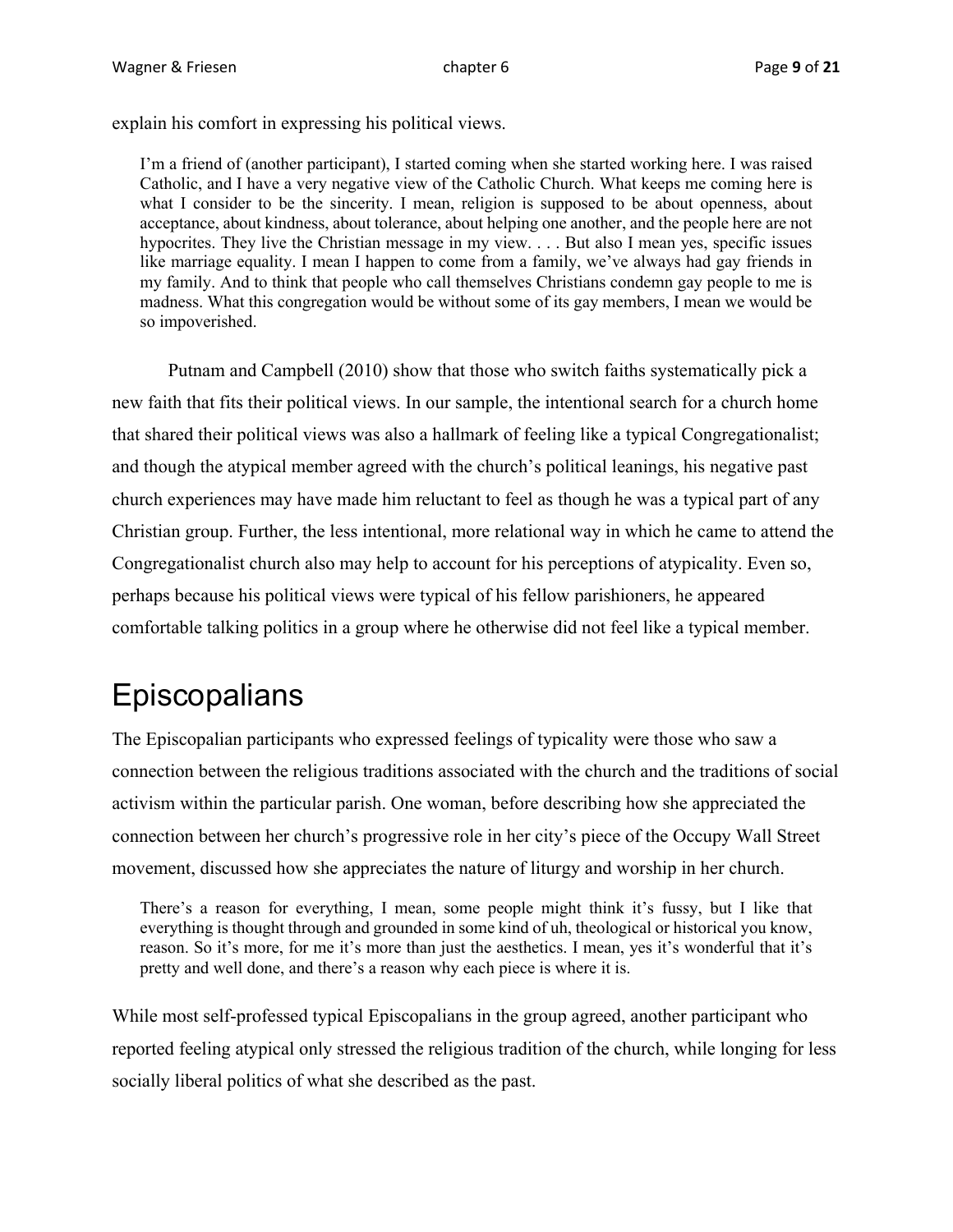Tradition means a lot, it means a lot to me. I think that's what church is about. That is what church is about. It is about tradition. Religion in general, I mean, if you're Hindu, if you're Buddhist, it's about the tradition. It's about keeping it going. I like being part of the apostolic tradition. I don't do revision history. But now, it has become so Laura Ingraham nasty ugly attacking. I guess I'm just more comfortable with the country club Republican(s). And they were just run out of office.

The atypical Episcopalian also identified as politically independent (compared to the other participants, who identified as Democrats). Perhaps for this atypical individual, when thinking of denominational typicality, political leanings and social activism were her point of reference for "belonging."

### **Methodists**

As was the case with Episcopalians, typical Methodists highlighted the traditions of their church (denomination), tying the beliefs of their particular faith to the work of improving life in their own community. One Methodist who considered herself to be typical said,

Our church's beliefs are pretty traditional for the United Methodist Church uh, individual members have a variety of beliefs but as the church itself goes, I think the church believes that we followed the ministry and the leadership of Jesus as the son of God, that the Bible is the revealed book of God as a guide to how we should live our lives and interact in community with others, when I say community I mean not just local community but the world community as well, that we have a responsibility to give from our many blessings uh, to others in our community and to help them find their own way and stand on their own two feet.

The Methodists who felt atypical were far more likely to embrace the "messiness" of faith,

praising the church's diversity of viewpoints. One woman said,

There are (adult Sunday school) classes that are different and you can kind of choose like, I feel like our side of the class is pretty liberal and I like that, I like to be able to—we can think out loud, say whatever we want to say or need to say and uh, it's acceptable and not only that but encouraged, so we really like that. The middle is messier.

Another self-professed atypical member of the Methodist focus group said,

I think the reason we stay here (in the United Methodist Church) is because it draws people from all over the county and all over the community rather than being just in one, our neighborhood, where it's pretty single-minded.

Unlike the atypical Episcopalians, the atypical Methodists were more likely to express comfort in ambiguity and note that they were less concerned with doctrine. And unlike the social network Van Duyn (2018) chronicled in Texas, the Methodist social network embraced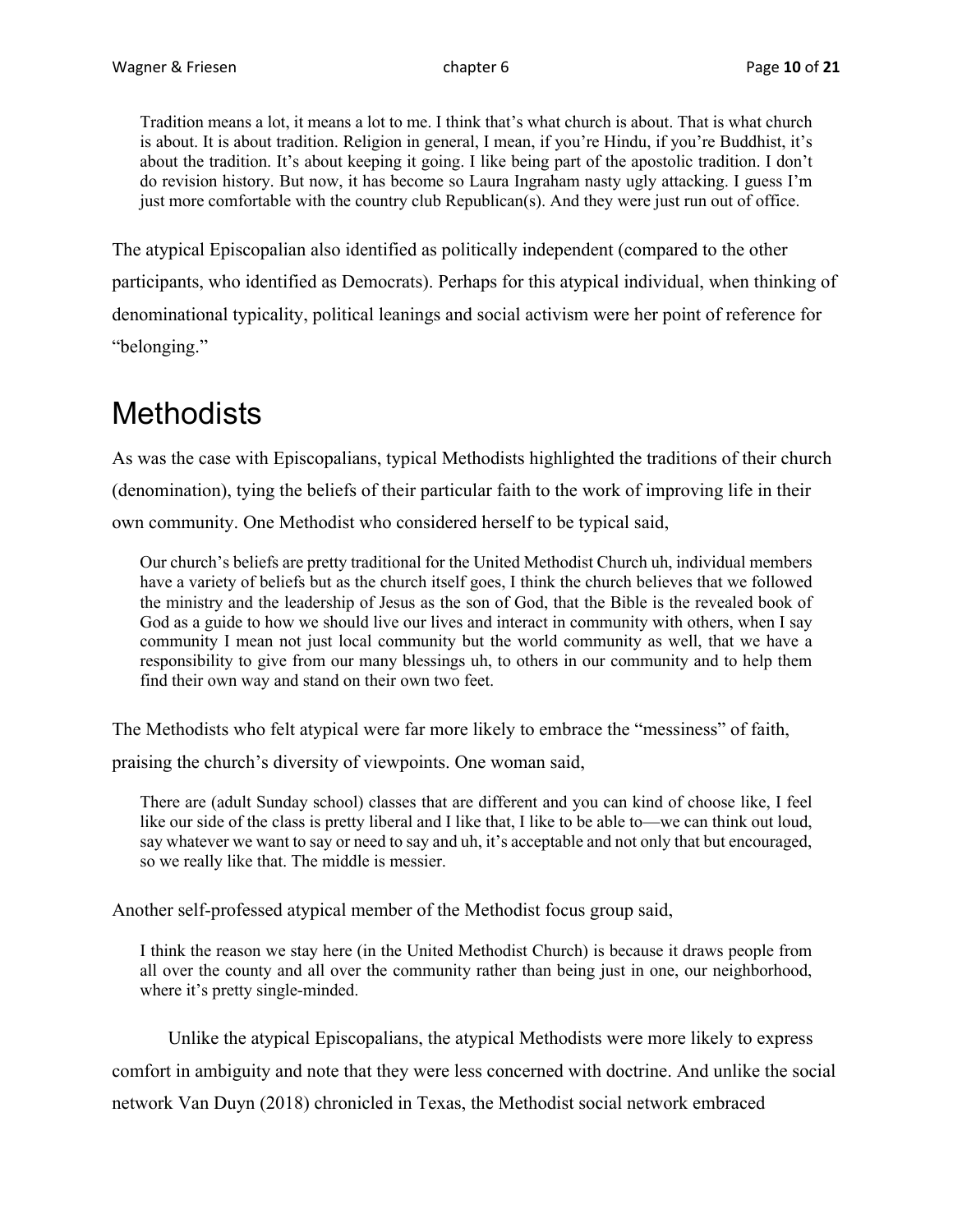ambiguity and difference, leaving people more comfortable to publicly disagree in their political expressions. The typical members of our Methodist focus group were more likely to highlight specific doctrinal elements of their faith and connect them to promoting social good. However, another way in which the Methodists were different from other politically relevant social networks was that they were both more ideologically moderate and more religiously traditionalist than their atypical counterparts.

### ELCA Lutherans

While typical ELCA Lutherans we spoke with exhibited high degrees of religious traditionalism versus those who identified as atypical Lutherans, there was considerable diversity with respect to ideology and partisanship among the typical identifiers. Some religiously traditional typical identifiers were strong conservatives and Republicans, while others were strong liberals and members of the Democratic Party. For a typical Lutheran Republican, religion's role in society is about "respect" and "connecting" faith to life while being "open-minded," as "(name redacted) and I are on different ends of the political spectrum, but we respect each other here." A typical Lutheran Democrat made a similar point, noting that there are a variety of ways to "follow the example [of Jesus]. And following the example is the part that drew me to the whole thing."

A self-described atypical Lutheran preferred to keep connections between faith and politics separate, noting that he liked the church because "the Christ that we raise up and gather around is the Christ that was forever pushing the boundaries and you know, reaching out to walk with you know, all kinds of citizens and folk, acceptable and unacceptable," but that he talks politics "at work." Though on opposite sides of the partisan spectrum, typical Lutherans saw clear connections between their political views and their understanding of the purpose of the church, while atypical Lutherans saw politics and religion as separate realms (see also Van Duyn 2018).

### **Presbyterians**

In general, the Presbyterians we met with who identified as typical Presbyterian were more conservative ideologically and exhibited higher levels of measures associated with religious traditionalism. For example, typical Presbyterians were more likely to identify as being "born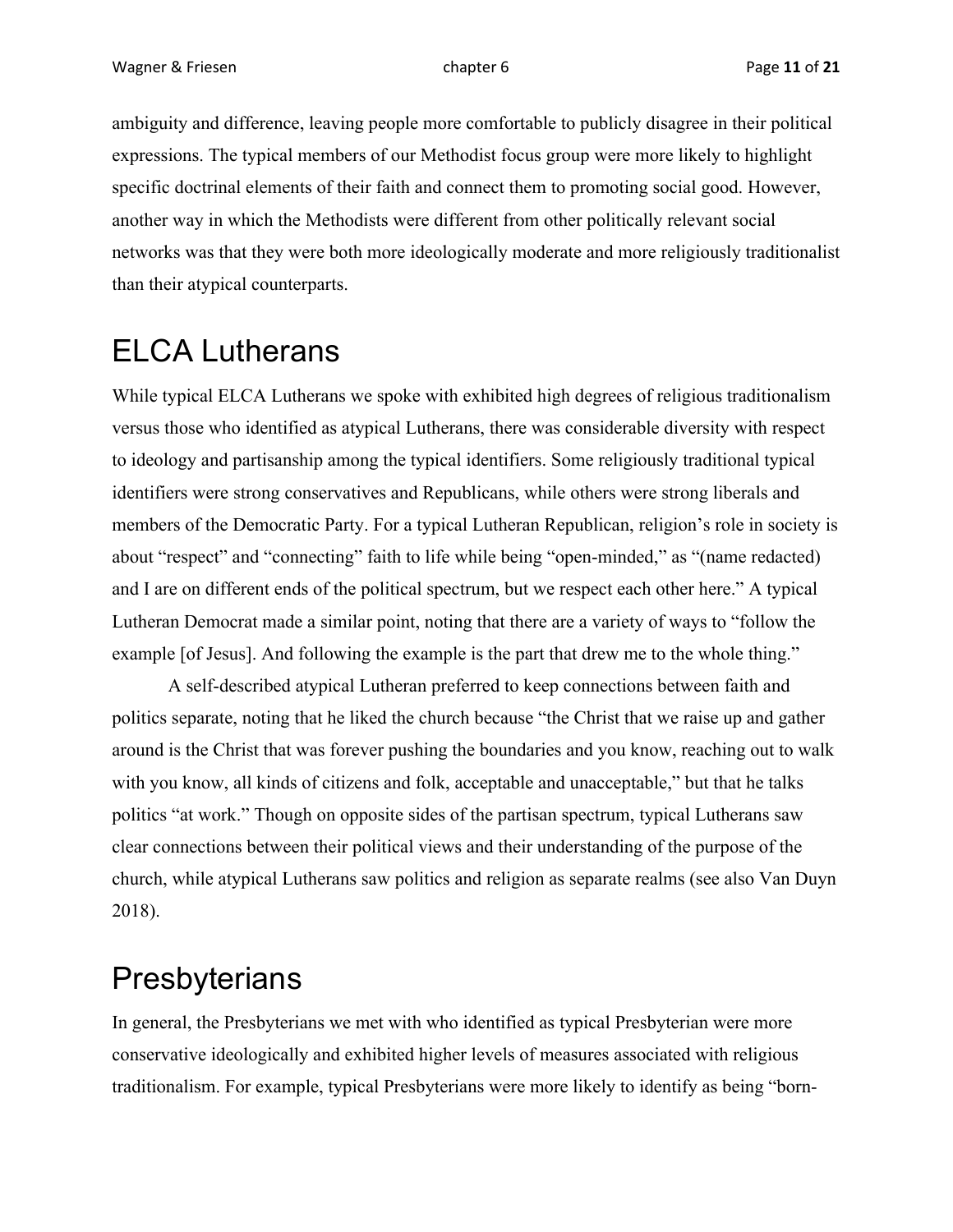again" than atypical congregants. An atypical Presbyterian did not think religion was as important to his daily decision-making as the typical Presbyterians, nor were his views about the Bible as traditional as typical Presbyterians. However, there was considerable diversity in the economic views and the religious views of typical Presbyterians in our focus group sample. The exchange below between three men who all rated themselves as an 8 or above on the typicality measure highlights how typicality becomes murky when thinking about politics in a mainline church.

- Jake: Interesting question. Um, my take is that the Democrats tend to take care of people more than Republicans do. And can say you know, they're more in favor of social programs, so you can say from a church perspective or from a faith perspective, it's taking care of the people who can't take care of themselves, so I would make that connection with the Democrat side.
- Ryan: Yeah, I would tend to agree with that. But this, very generally speaking, is how those things go. It's sort of in my observation, too.
- Lee: Yeah, sometimes in taking care of, I think that the government has gradually served the, uh, role of the church and some of the social organizations, so when they come in and you know, we'll take care of the single parents, and so there are all these programs without expectations, without values. But whereas before you have, well let's go back to the 1900s, you have thriving social groups, and I've said this to this group before, [inaudible] all these social welfare groups have protective orders and now the government, social security and other things have come in to take that.

Lee identified as an independent on our survey and considers himself socially liberal and economically conservative, whereas the other two, who identify as Democrats, both rank their social and economic ideologies as "liberal." Elsewhere in the conversation, the group members discussed how the tension of trying to talk about political differences leads them to circle back to bedrock theological beliefs they know will be shared. This suggests that the presence of a bedrock belief system that applied to all—in this case, the theological beliefs of the group—can be enough to foster cohesion in networks even when other belief systems—such as political ideology—are the subject of disagreement.

## Evangelicals

In the American South, the evangelical focus group we met with generally identified themselves as conservative, Republican, and born-again. However, there was considerable diversity with respect to how typical a member of the evangelical community each participant claimed to be. One typical evangelical explained what he believed the church was about: "The gift that Christ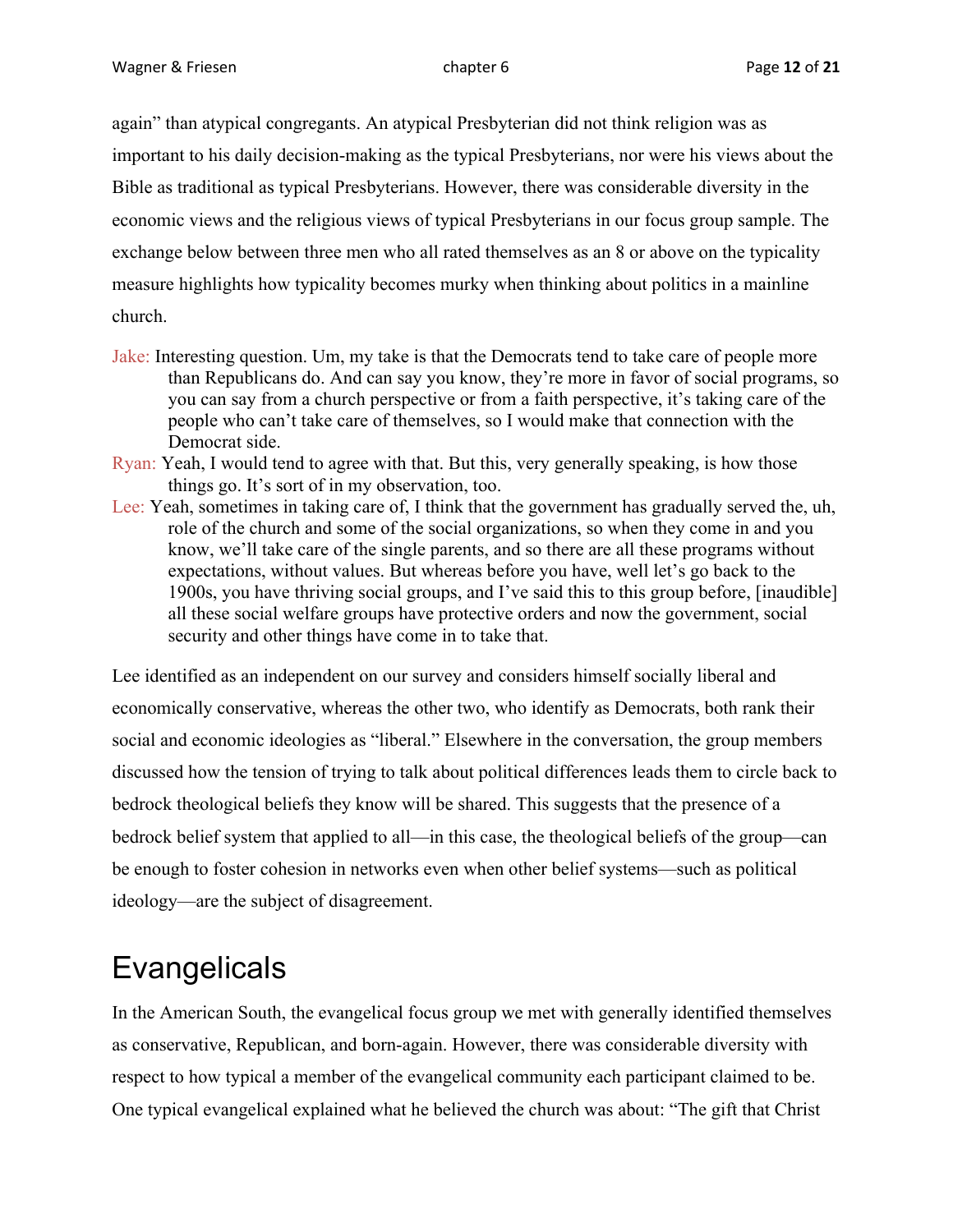gave us that died on the cross is a free gift, no works can take you into the presence of God or out of the presence of God, it's all by the gift of Christ himself." Another said that "you can't separate" God from anything in day-to-day life and that one major purpose of the church was to foster individuals' relationship with God. The only evangelical who identified himself as atypical was much more comfortable with ambiguity in the teachings of the church.

When our church says we believe the Bible word for word, what we mean within the context of what the literary style is. So you know, there's a sophistication there that says, hey if it's poetry, I'm gonna interpret it literally as poetry. If it's history, I'm gonna interpret it literally as history, and it looked like within politics and within the media, you get portrayed as when you say you believe if word for word, well you're either anti-intellectual, you're anti-science or you're against these, which shows a very, very naive understanding of interpretation. . . . And so we could have a debate within our own church about well, okay creation, is it twenty-four hours as is it now, is it a literary device, is it ages in a period, is it theistic evolution? And then have a debate, well what should be taught in school.

Prototypical evangelicals expressed a desire to seek and share the "truth" but were less comfortable with a deliberative process to find it. Indeed, the feelings of typicality in the evangelical church we visited lined up with Republican Party identification, while the atypical participant was a Democrat.

### Roman Catholics

We met with the Roman Catholic focus group in the Northwest. All but one participant in the conversation felt as though she or he was a typical Catholic, which they tended to indicate was built around the social justice mission of the Catholic faith. One "typical" man said, "I like it because [the church] seems like it's where the rubber meets the road." When one of the authors said, "What do you mean?" another man answered,

This is it. This is, if you were in church this morning you would've seen there are people who don't even have houses who come here. You know, people who don't have a place to rest at night, come here. I think that one of the reasons why I started going here is I was, I just thought you know as I get better and better at helping people, this is the place to be. This is where I'll learn it.

The Catholic participant who identified as atypical also believed in the central importance of the church's social justice mission but made a direct connection between it and the crucifixion of Jesus Christ: "The response to the crucifixion is to do it more, and to find ways to relieve the suffering of those who are still being treated, are not given opportunities that they deserve as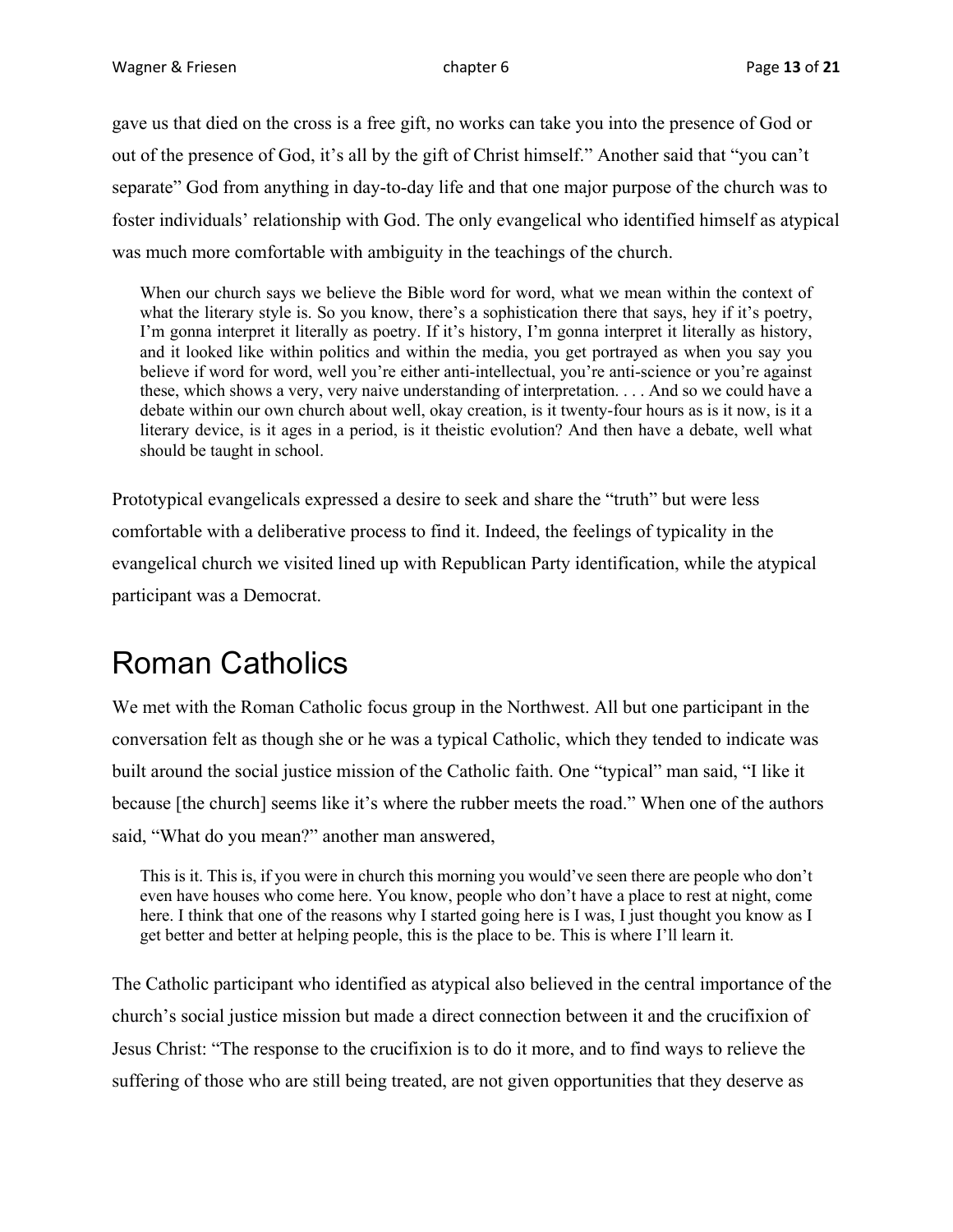human beings." Interestingly, the atypical Catholic scored higher on measures of religious traditionalism than most of the typical Catholics in this group and was more conservative on economic political issues and with respect to his general ideology than his fellow parishioners.

#### Discussion and Conclusion

Religious context clearly matters for individual-level communication: people who felt comfortable expressing their political views tended to be surrounded by people with whom they had something in common: a bedrock set of principles. This suggests that the notion of religious belonging may pack more punch than some scholars have assumed. Social scientists of religion have been debating the issues of how and why people of faith connect politics and religion for decades, with many settling along the lines that orthodoxy and commitment (believing and behaving) matter more than the old standard of affiliation (belonging). Our study suggests we ought not abandon denomination but should think more deeply about variance in "belonging."

Thoughtful engagement with belonging might shed light upon the mixed results found in research exploring the effects of heterogenous and homogeneous communication networks on political participation. For example, understanding how belonging can vary as a social identity might help explain why cross-cutting discussion in heterogeneous discussion networks can both mobilize and demobilize political participation (Mutz 2002; Huckfeldt, Johnson, and Sprague 2004). A focus on belonging can also help scholars unpack why homogeneous discussion networks can produce greater attitude extremity (Sunstein 2001) in some cases while mobilizing discussion in others (Karpowitz and Mendelberg 2014).

Joining scholars who emphasize the institutional influence of clergy and social networks (Djupe and Gilbert 2009), we suggest that individual orientations toward the institution and others in one's faith community also may be at play. From our focus group members, we learn that typical members of liberal mainline Protestant congregations (i.e., Congregationalists, Episcopalians, and some Lutherans) tend to connect their affiliation and church with political and social attitudes, whereas the atypical members were drawn to the respective churches for more theological reasons. In the Roman Catholic group, the typical members chose their particular parish because of its efforts to translate church teachings into tangible social justice. It is important to note that these groups were in predominantly white congregations, where political viewpoint and partisan diversity are more present than they would be in places like historically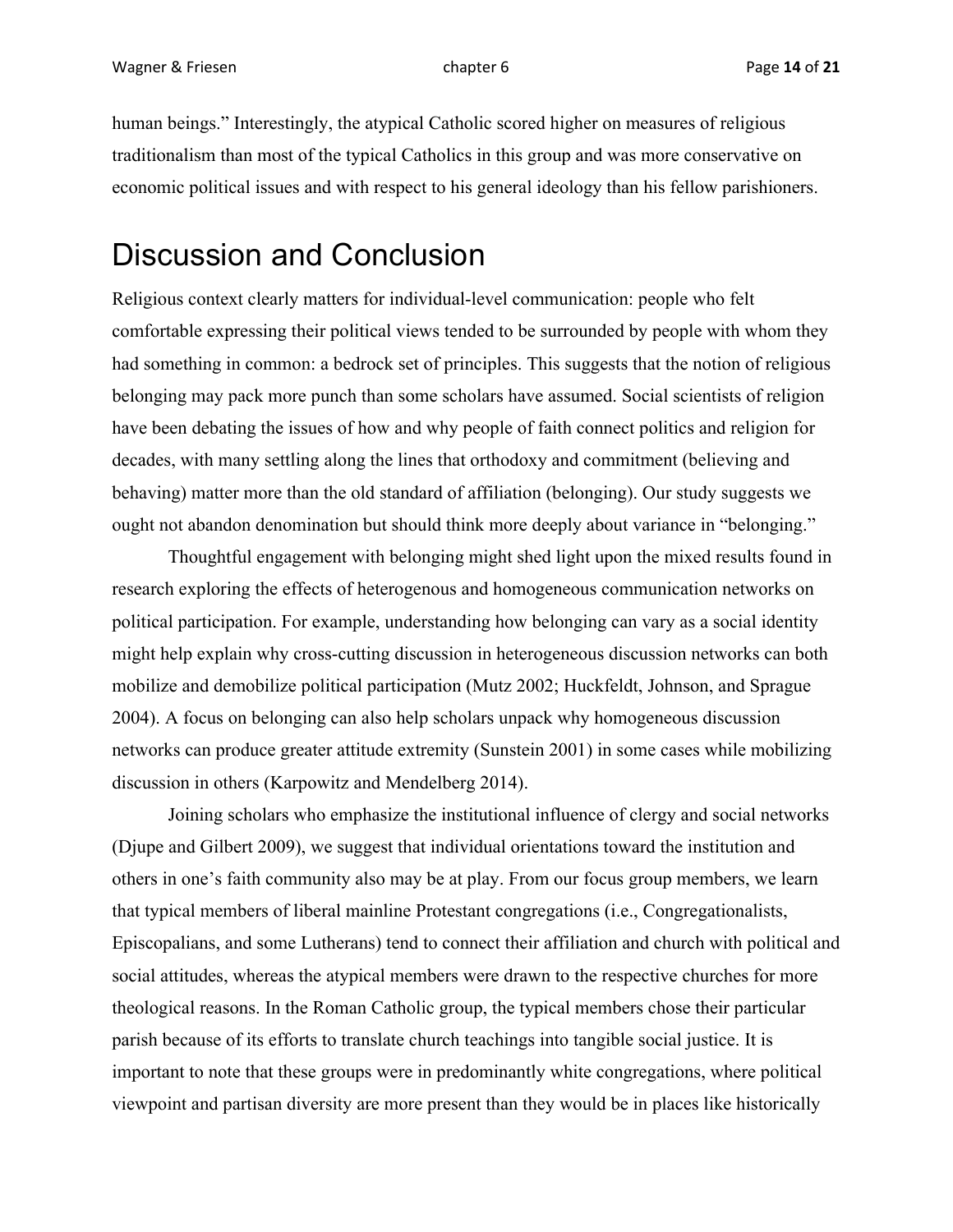African American churches and denominations (Calhoun-Brown 1998; McClerking and McDaniel 2005; Shelton and Cobb 2017).

Typical members of the ELCA group, atypical Methodists, and some typical Presbyterians embraced the diversity of opinion within their church walls—reflecting the theological and political variance among congregants in churches in the theological middle. That is, typicality within these denominations may be murkier than for those on the theological extremes, whose members tend to be more homogenous in political and religious beliefs. The only atypical evangelical in that focus group embraced ambiguity and a reasonable debate about church teachings. These were not shared by the more typical group members, who indicated more staunch attitudes about the settled nature of church doctrine. If atypicality is related to an individual's incongruity with other church members' political attitudes or to a difference in the acceptance or perception of diverse opinions, the consequences could be a reduction in political participation or the avoidance of political discussion (Djupe and Gilbert 2009).

Finally, simply adding another variable to the mix is not helpful unless it can explain beyond the commonly replicated religiosity measures. Our focus groups, while clearly not representative, hinted that typicality in an adult population may be more related to political congruency and the perception or acceptance of conflict within one's faith community, at least with some mainline Christian denominations (but see Margolis 2018). Partisan elites seek to exploit these relationships. For example, several journalists and partisan operatives have pointed out that evangelical Christians are strong supporters of President Donald Trump, despite Trump's multiple divorces, payoffs to adult film stars with whom he had engaged in sex while married to the First Lady, lack of familiarity with the Bible, and so forth. The contemporary media ecology tends to reinforce connections people make between social identities such as their faith and their partisan identity (Mason 2018; Wagner et al. 2014). This appears to be especially true when it comes to the expression of political views or the decision to stop talking politics with someone altogether (Wells et al. 2017). When considered in religious networks, individuals who participate in small groups may have more politicized social networks, be receptive to clergy cues, and connect their religion and politics (Djupe and Gilbert 2009).

Indeed, recent work on rising rates of secularization points to political conflict and/or polarization in churches as contributing to those who leave and could otherwise disengage from other parts of civic life (Djupe, Neiheisel, and Sokhey 2018). Our findings suggest that political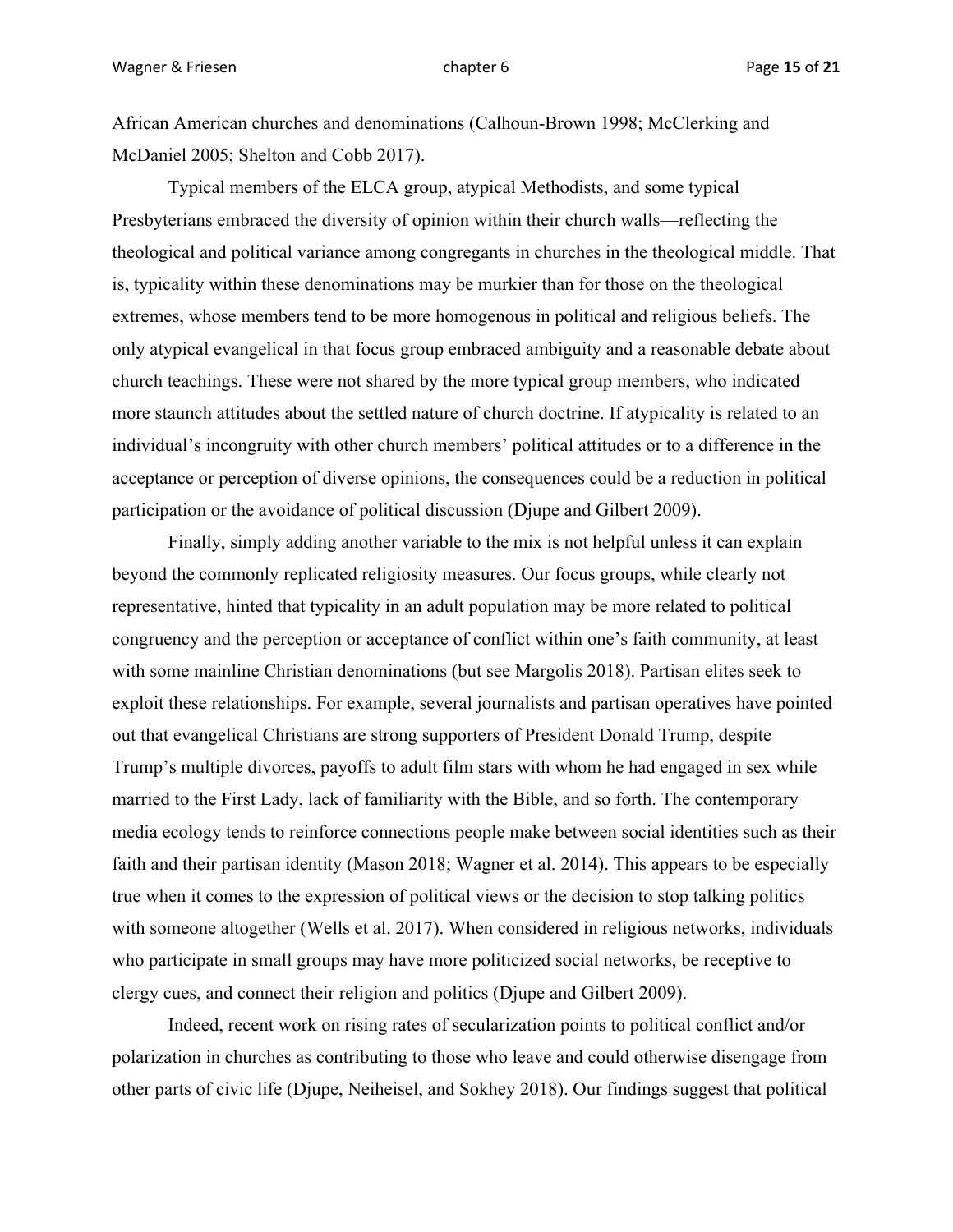divides rooted in denominational affiliations have not been displaced by the rise of the differences in religious traditionalism and modernism among people of faith across denominations, contributing to a more comprehensive explanation of the role that religion plays in the American political system—a role that appears to cement polarized partisan identities for many while excluding others from a political system that does not represent them.

#### References

- Berelson, Bernard R., Paul R. Lazarsfeld, and William N. McPhee. 1954. *Voting: A Study of Opinion Formation in a Presidential Campaign.* Chicago: University of Chicago Press.
- Brady, Henry E., David Collier, and Jason Seawright. 2004. "Refocusing the Discussion of Methodology." In *Rethinking Social Inquiry: Diverse Tools, Shared Standards,* edited by Henry E. Brady and David Collier. Lanham, MD: Rowan and Littlefield. 15-32.
- Calhoun-Brown, Allison 1998. "The Politics of Black Evangelicals: What Hinders Diversity in the Christian Right?" *American Politics Quarterly* 26:81–109.
- Campbell, David E. (ed.) 2007. *A Matter of Faith: Religion in the 2004 Presidential Election*.

Washington, D.C.: Brookings Institution Press.

- Carmines, Edward G., and Geoffrey C. Layman. 1997. "Issue Evolution in Postwar American Politics: Old Certainties and Fresh Tensions." In *Present Discontents: American Politics in the Very Late Twentieth Century,* edited by Byron E. Shafer. Chatham, NJ: Chatham House. pp. 89-134.
- Carmines, Edward G., and James A. Stimson. 1989. *Issue Evolution: Race and the Transformation of American Politics.* Princeton: Princeton University Press.
- Carmines, Edward G., and Michael W. Wagner. 2006. "Political Issues and Partisan Alignments: Assessing the Issue Evolution Perspective." *Annual Review of Political Science* 9:67–91.
- Creswell, John W. 2003. *Research Design: Qualitative, Quantitative, and Mixed Methods Approaches.* Thousand Oaks, CA: Sage.
- Creswell, John W. 2008. *Educational Research: Planning, Conducting, and Evaluating Quantitative and Qualitative Research.* 3rd ed. Upper Saddle River, NJ: Pearson Education.
- Djupe, Paul A., and Christopher P. Gilbert. 2006. "The Resourceful Believer: Generating Civic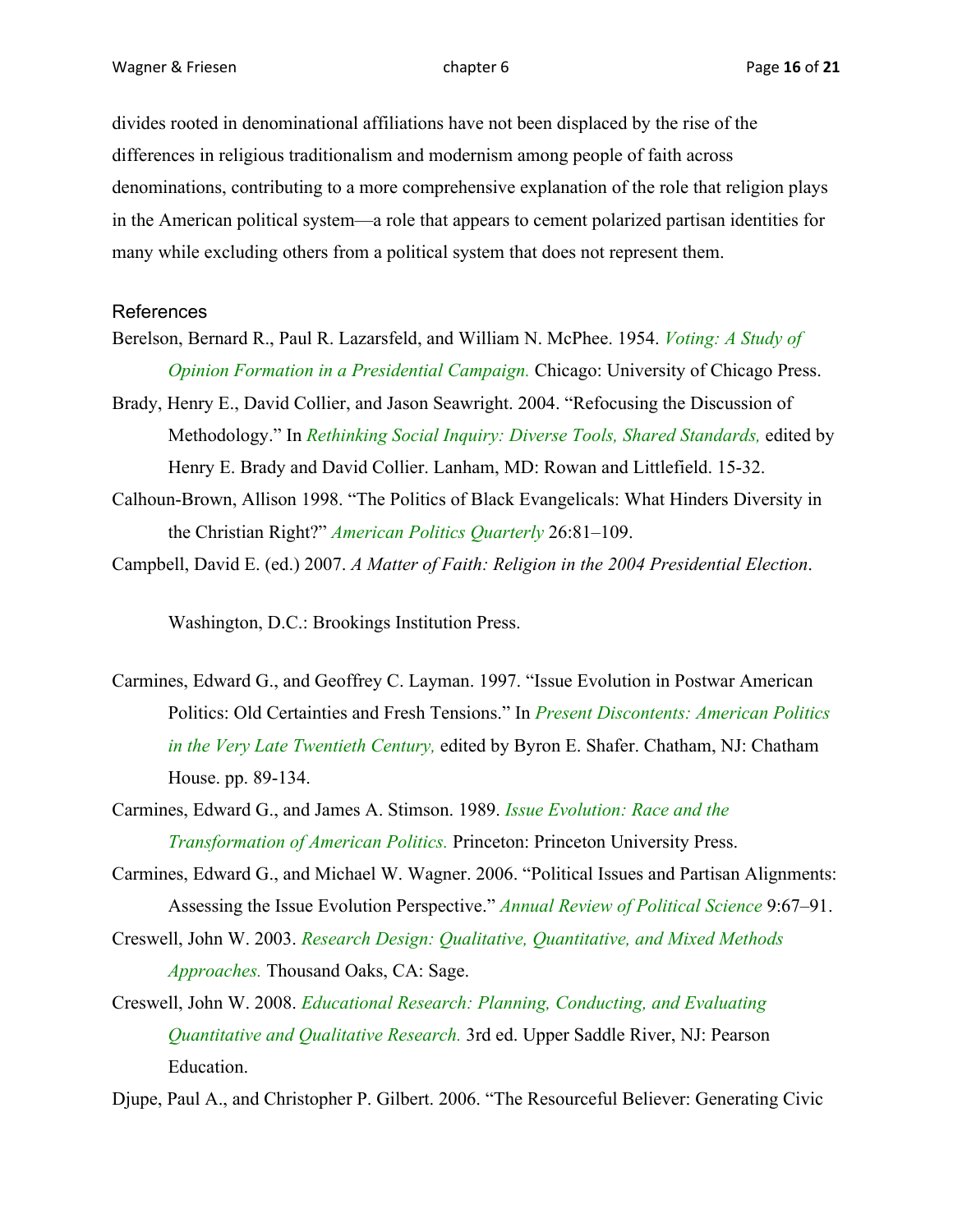Skills in Church." *Journal of Politics* 68:116–27.

- Djupe, Paul A., and Christopher P. Gilbert. 2009. *The Political Influence of Churches.* New York: Cambridge University Press.
- Djupe, Paul A., Jacob R. Neiheisel, and Anand E. Sokhey. 2018. "Reconsidering the Role of Politics in Leaving Religion: The Importance of Affiliation." *American Journal of Political Science* 62 (1): 161–75.
- Ellis, Christopher, and James A. Stimson. 2011. "Pathways to Conservative Identification: The Politics of Ideological Contradiction in the United States." In *Facing the Challenge of Democracy: Explorations in the Analysis of Public Opinion and Political Participation,* edited by Paul M. Sniderman and Benjamin Highton. Princeton, NJ: Princeton University Press. 120–150.
- Friesen, Amanda, and Michael W. Wagner. 2012. "Beyond the 'Three Bs': How American Christians Approach Faith and Politics." *Politics and Religion* 5:224–52.
- Gorsuch, Richard L., and Susan E. McPherson. 1989. "Intrinsic/Extrinsic Measurement: I/E-Revised and Single-Item Scales." *Journal for the Scientific Study of Religion* 28 (3): 348– 54.
- Guth, James L., John C. Green, Corwin E. Smidt, and Lyman A. Kellstedt. 1997. *The Bully Pulpit: The Politics of Protestant Clergy.* Lawrence: University Press of Kansas.
- Hogg, Michael A., and Scott A. Reid. 2006. "Social identity, self-categorization, and the communication of group norms." *Communication theory* 16 (1): 7-30.
- Huckfeldt, Robert, Paul E. Johnson, and John Sprague. 2004. *Political Disagreement: The Survival of Diverse Opinions within Communication Networks.* New York: Cambridge University Press.
- Hunter, James Davison. 1991. *Culture Wars: The Struggle to Define America.* New York: Basic Books.
- Jacobs, Carly M., and Elizabeth Theiss-Morse. 2013. "Belonging in a 'Christian Nation': The Explicit and Implicit Associations between Religion and National Group Membership." *Politics and Religion* 6 (2): 373–401.
- Jelen, Ted G. 1989. "Biblical Literalism and Inerrancy: Does the Difference Make a

Difference?" *Sociological Analysis* 49: 421-429.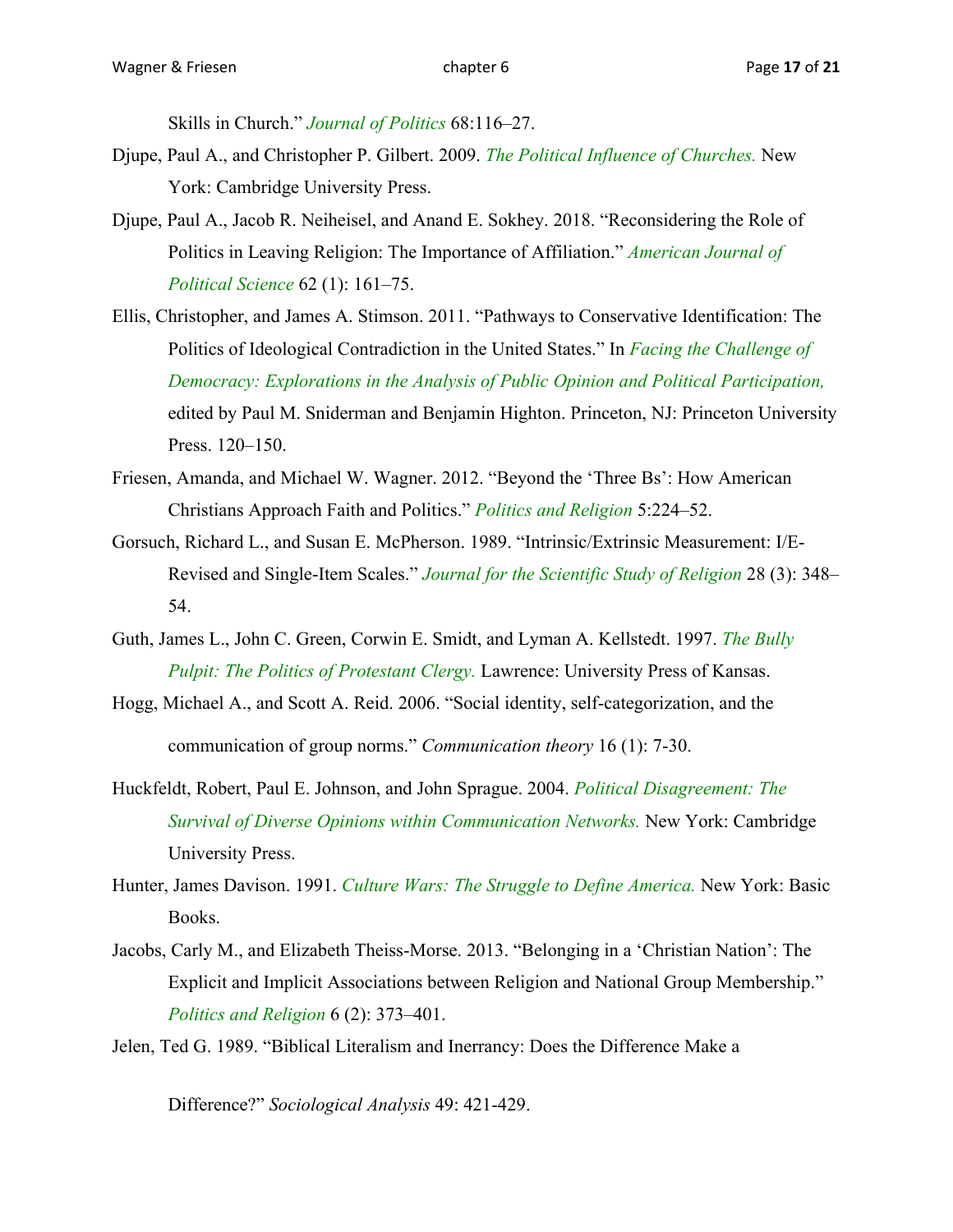Jelen, Ted G. 1991. *The Political Mobilization of Religious Beliefs*. New York: Praeger.

Jelen, Ted G. 1992. "Political Christianity: A Contextual Analysis." *American Journal of* 

*Political Science* 36: 692-714.

- Karpowitz, Christopher F., and Tali Mendelberg. 2014. *The Silent Sex: Gender, Deliberation, and Institutions.* Princeton: Princeton University Press.
- Kellstedt, Lyman A., and John C. Green. 1993. "Knowing God's Many People: Denominational Preference and Political Behavior." In *Rediscovering the Religious Factor in American Politics,* edited by David C. Leege and Lyman A. Kellstedt. Armonk, NY: M. E. Sharpe.
- Kleppner, Paul, 1970. *The cross of culture: A social analysis of Midwestern politics, 1850-1900*. Free Press.
- Lane, Robert E. 1962. *Political Ideology: Why the American Common Man Believes What He Does.* New York: Free Press.
- Layman, Geoffrey C. 2001. *The Great Divide: Religious and Cultural Conflict in American Party Politics.* New York: Columbia University Press.

Leege, David C., Kenneth D. Wald, and Lyman A. Kellstedt. 1993. "The Public Dimension of

Private Devotionalism" in *Rediscovering the Religious Factor in American Politics*. David C. Leege and Lyman A. Kellstedt, eds. Armonk, NY: M.E. Sharpe.

- Leege, David C., Kenneth D. Wald, Brian S. Krueger, and Paul D. Mueller. 2002. *The Politics of Cultural Differences: Social Change and Voter Mobilization Strategies in the Post-New Deal Period.* Princeton: Princeton University Press.
- Margolis, Michele F. 2018. *From Politics to the Pews: How Partisanship and the Political Environment Shape Religious Identity.* Chicago: University of Chicago Press.
- Mason, Lilliana. 2018. *Uncivil Agreement: How Politics Became Our Identity.* Chicago: University of Chicago Press.
- McClerking, Harwood K., and Eric L. McDaniel. 2005. "Belonging and Doing: Political Churches and Black Political Participation." *Political Psychology* 26 (5): 721–34.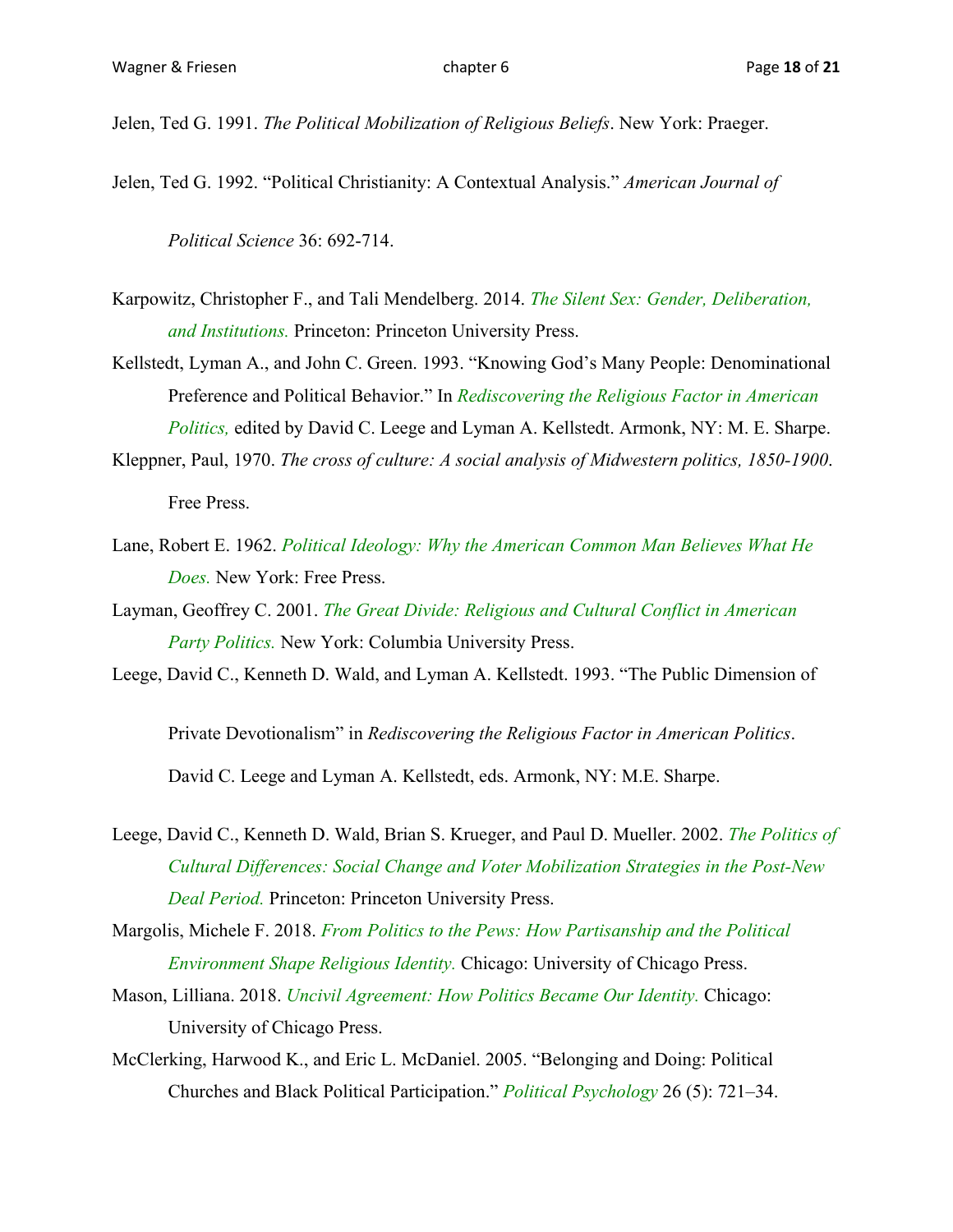- McTague, John M., and Geoffrey Layman. 2009. "Religion, Parties, and Voting Behavior: A Political Explanation of Religious Influence." In *The Oxford Handbook of Religion and American Politics,* edited by Corwin E. Smidt, Lyman A. Kellstedt, and James L. Guth, 330–70. Oxford: Oxford University Press.
- Mockabee, Stephen T., Joseph Quin Monson, and J. Tobin Grant. 2001. "Measuring Religious Commitment among Catholics and Protestants: A New Approach." *Journal for the Scientific Study of Religion* 40:675–90.
- Mockabee, Stephen T., Kenneth D. Wald, and David C. Leege. 2012. "In Search of the Religious Left: Re-examining Religiosity." In *Improving Public Opinion Surveys: Interdisciplinary Innovation and the American National Studies,* edited by John Aldrich and Kathleen McGraw, 278–98. Princeton: Princeton University Press.
- Mutz, Diana C. 2002. "The Consequences of Cross-Cutting Networks for Political Participation." *American Journal of Political Science* 46 (4): 838–55.
- Patrikios, Stratos. 2008. ."American Republican religion? Disentangling the causal link between

religion and politics in the US." *Political Behavior* 30 (3): 367-389.

- Putnam, Robert D., and David E. Campbell. 2010. *American Grace: How Religion Divides and Unites Us.* New York: Simon & Schuster.
- Saint-Germain, Michelle A., Tamsen L. Bassford, and Gail Montano. 1993. "Surveys and Focus Groups in Health Research. *Qualitative Health Research* 3:341–67.
- Shelton, Jason E., and Ryon J. Cobb. 2017. "Black Reltrad: Measuring Religious Diversity and Commonality among African Americans." *Journal for the Scientific Study of Religion* 56  $(4)$ :737–64.
- Smidt, Corwin E., Kevin R. den Dulk, Bryan T. Froehle, James M. Penning, Stephen V. Monsma, and Douglas L. Koopman. 2010. *The Disappearing God Gap? Religion in the 2008 Presidential Election.* Oxford: Oxford University Press.
- Smidt, Corwin E., Lyman A. Kellstedt, and James L. Guth. 2009. "The Role of Religion in American Politics: Explanatory Theories and Associated Analytical and Measurement Issues." In *The Oxford Handbook of Religion and American Politics,* edited by Corwin E. Smidt, Lyman A. Kellstedt, and James L. Guth, 3–42. Oxford: Oxford University Press.

Smith, Buster G., and Byron Johnson. 2010. "The Liberalization of Young Evangelicals: A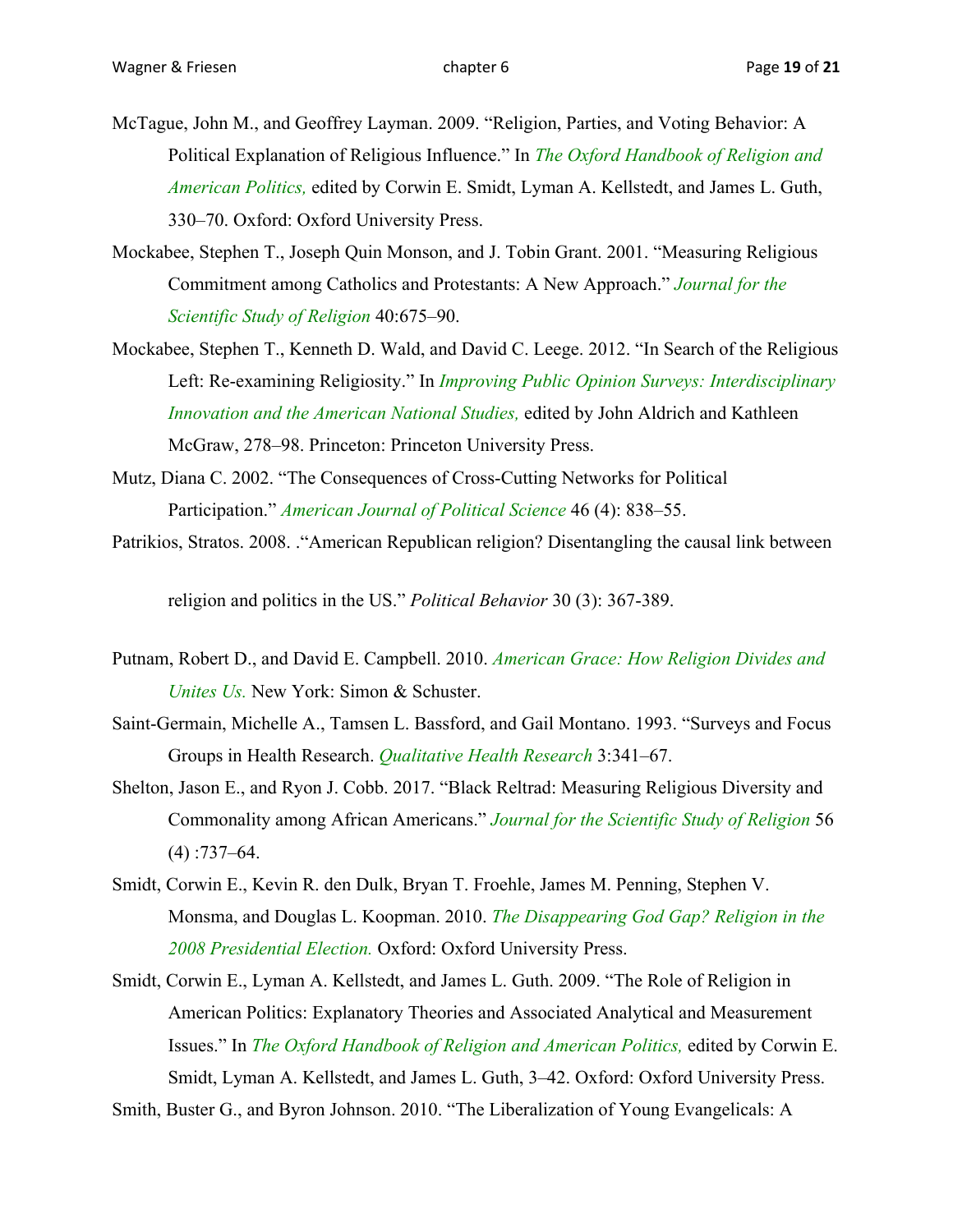Research Note." *Journal for the Scientific Study of Religion* 49 (2): 351–60.

- Smith, Tom W. 1990. "Classifying Protestant Denominations." *Review of Religious Research* 31  $(3): 225 - 45.$
- Steensland, Brian, Jerry Z. Park, Mark D. Rengerus, Lynn D. Robinson, W. Bradford Wilcox, and Robert D. Woodberry. 2000. "The Measure of American Religion: Toward Improving the State of the Art." *Social Forces* 79 (1): 291–324.
- Sundquist, James L. 1983. *Dynamics of the Party System: Alignment and Realignment Of Political Parties in the United States*. Washington, D.C.: The Brookings Institution.
- Sunstein, Cass. 2001. *Republic.com* Princeton: Princeton University Press.
- Van Duyn, Emily. 2018. "Hidden Democracy: Political Dissent in Rural America." *Journal of Communication* 68 (5): 965–87.
- Van Knippenberg, Daan, and Michael A. Hogg. 2003. "A social identity model of leadership effectiveness in organizations." *Research in organizational behavior* 25 (1): 243-295.

Verba, Sidney, Kay Lehman Schlozman, and Henry E. Brady. 1995. *Voice and Equality:* 

*Civic Voluntarism in American Politics*. Cambridge: Harvard University Press.

- Wagner, Michael W., Chris Wells, Lewis A. Friedland, Katherine J. Cramer, and Dhavan V. Shah. 2014. "Cultural Worldviews and Contentious Politics: Evaluative Asymmetry in High-Information Environments." *Good Society* 23 (2): 126–44.
- Wald, Kenneth D., and Allison Calhoun-Brown. 2018. *Religion and Politics in the United States.* 8th ed. Lanham, MD: Rowman & Littlefield.
- Walsh, Katherine Cramer. 2012. "Putting Inequality in Its Place: Rural Consciousness and the Power of Perspective." *American Political Science Review* 106 (3): 517–32.
- Wells, Chris, Katherine J. Cramer, Michael W. Wagner, German Alvarez, Lewis A. Friedland, Dhavan V. Shah, Leticia Bode, Stephanie Edgerly, Itay Gaby, and Charles Franklin. 2017. "When We Stop Talking Politics: The Maintenance and Closing of Conversation in Contentious Times." *Journal of Communication* 67 (1): 131–57.

Wilcox, Clyde. 1990. "Religion and Politics Among White Evangelicals: The Impact of